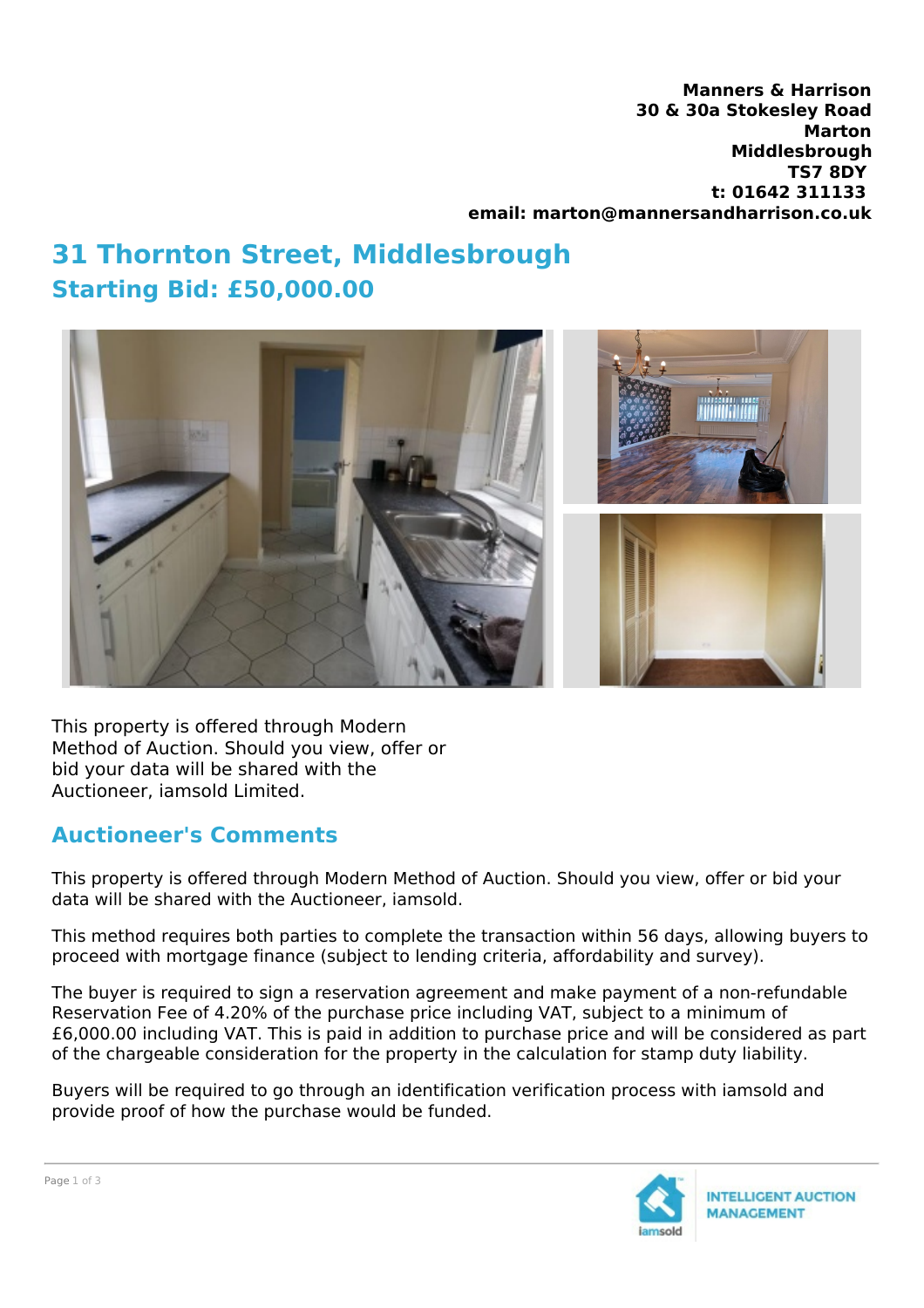This property has a Buyer Information Pack containing documents about the property. The documents may not tell you everything you need to know, so you must complete your own due diligence before bidding. A sample copy of the Reservation Agreement and terms and conditions are contained within this pack.

The buyer will also make payment of £300.00 including VAT towards the preparation cost of the pack.

Should you opt to use Conveyancing Services recommended by iamsold or the Partner Agent, please be advised that the Partner Agent will receive payment of up to £450.00 from the Conveyancing Provider for that recommendation where the services are taken, and a sale completes. It is important to note that recommended services are optional, and you should consider your options carefully before accepting any recommended services.

Listing is subject to a start price, and hidden reserve price that can change.

## **Disclaimer**

These particulars, whilst believed to be accurate are set out as a general outline only for guidance and do not constitute any part of an offer or contract. Intending purchasers should not rely on them as statements of representation of fact, but must satisfy themselves by inspection or otherwise as to their accuracy. No person in this firms employment has the authority to make or give any representation or warranty in respect of the property.

## **Rooms**

Entrance Hall Door to front, and laminate floor. Lounge 22' 8" x 13' 5" (Maximum) ( 6.91m x 4.09m (Maximum) ) Double glazed window to the rear, double glazed window to the front, laminate floor and radiator. Kitchen 8' 5" x 7' 6" ( 2.57m x 2.29m ) Two double glazed windows to side, base units with work surfaces, sink, free standing cooker, spotlights and laminate floor. Landing Loft access and carpet. Bedroom 1 12' 2" (Into bay window) x 11' 5" ( 3.71m (Into bay window) x 3.48m ) Bay window to front, fitted wardrobes, carpet and radiator. Bedroom 2 8' 5" x 8' 2" ( 2.57m x 2.49m ) Window to rear, fitted cupboard and radiator. Bedroom 3